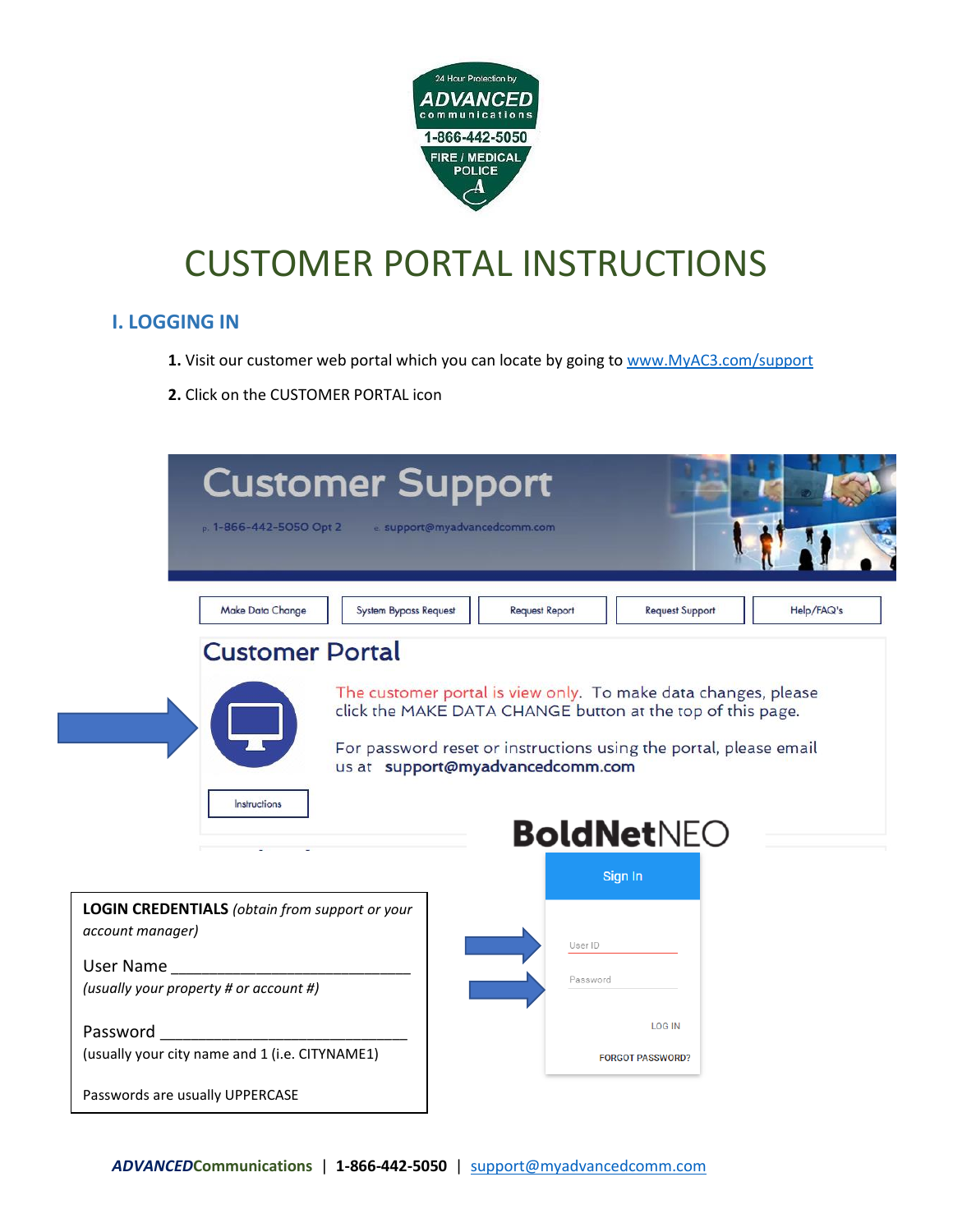

**3.** From here you can log in to the portal using your case sensitive username and password (usually UPPERCASE).

**4.** Once you are logged in, you will be on your Dashboard View

**5.** The Dashboard View will show you recent Customer Activity Log, Customer Status and the systems that we monitor for you .

**6.** To access other features including your Contact List, click on your customer account number and Property Name which is located on the far left panel, under My Dashboard which is highlighted in blue. Please see the image below to help locate.

#### **LOST USERNAME OR PASSWORD?**

Email us: *support@myadvancedcomm.com*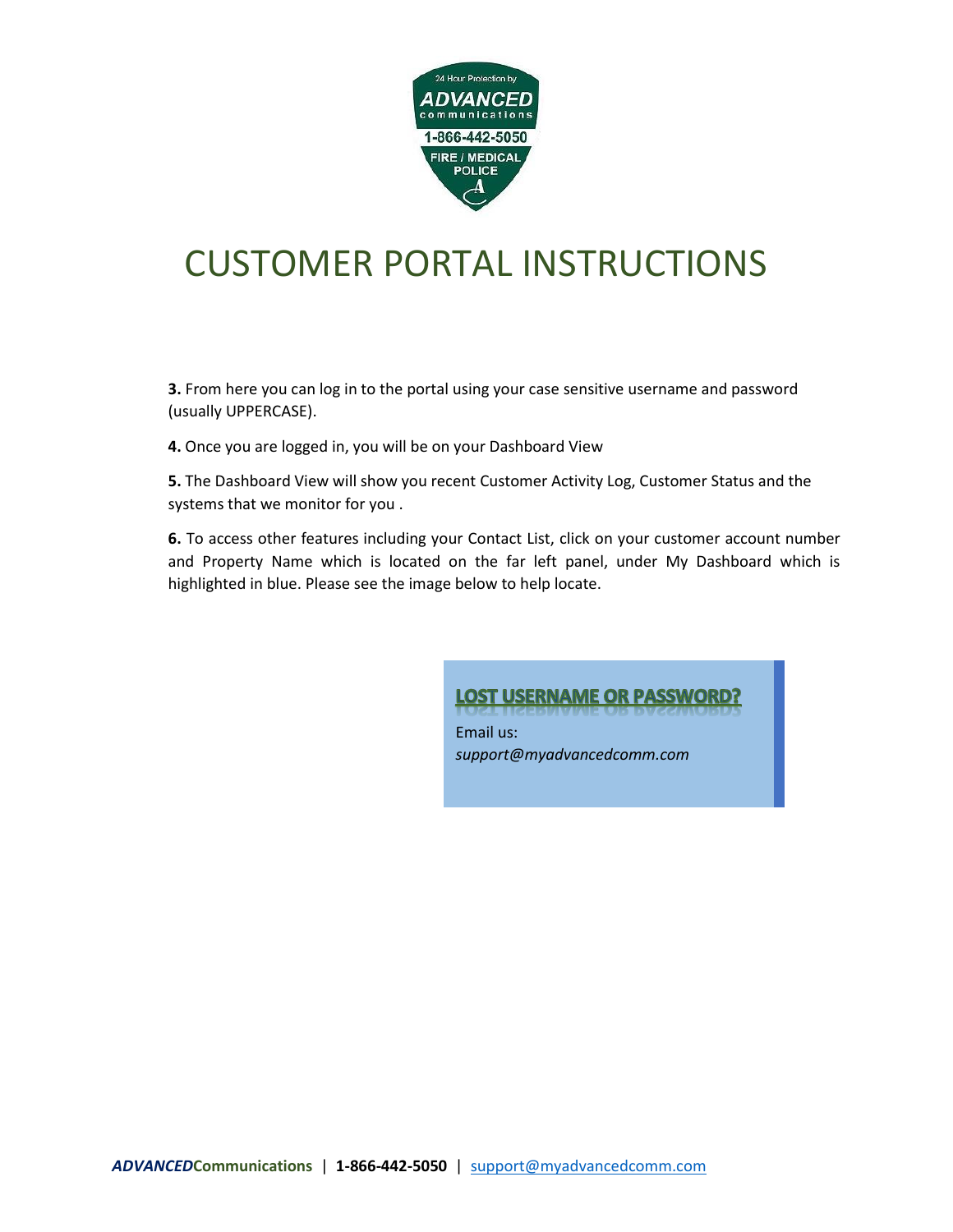

| $\leftarrow$ $\rightarrow$ $\alpha$ $\alpha$ |                                                                                                                                                                                |                                                                                           |                                                                                                                                           |                                                                                                                                                                                                                                                                                                                                                                 |                                                                                                                                                                                                                                                                                                                                                    | … ◎ ☆ | → Ⅲ Ⅲ Ⅲ | $\circ$ =                    |
|----------------------------------------------|--------------------------------------------------------------------------------------------------------------------------------------------------------------------------------|-------------------------------------------------------------------------------------------|-------------------------------------------------------------------------------------------------------------------------------------------|-----------------------------------------------------------------------------------------------------------------------------------------------------------------------------------------------------------------------------------------------------------------------------------------------------------------------------------------------------------------|----------------------------------------------------------------------------------------------------------------------------------------------------------------------------------------------------------------------------------------------------------------------------------------------------------------------------------------------------|-------|---------|------------------------------|
| $A$ Advanced<br>$\equiv$                     |                                                                                                                                                                                |                                                                                           | HOME                                                                                                                                      |                                                                                                                                                                                                                                                                                                                                                                 |                                                                                                                                                                                                                                                                                                                                                    |       |         | $\infty$<br>$\bullet$        |
| Home                                         | <b>STANDARD</b>                                                                                                                                                                |                                                                                           |                                                                                                                                           |                                                                                                                                                                                                                                                                                                                                                                 |                                                                                                                                                                                                                                                                                                                                                    |       |         |                              |
| <b>Sta</b> My Deshboard<br>$\bullet$ $77.51$ | <b>Customer Status</b><br><b>Alarm</b><br>OK<br>Monitoring<br>Active - 05/08/2018 23:29<br>Service<br>Full<br>System 1 - MED/FIRE<br>Area 1<br>No O/C Service - No O/C Service | <b>On Test Status</b><br>No results.<br><b>Customer Activity Log</b><br>$\mathbf{Q}$<br>٠ | <b>Date</b><br>12/12/2019<br>12/11/2019<br>12/10/2019<br>12/09/2019<br>12/09/2019<br>12/09/2019<br>12/08/2019<br>12/08/2019<br>12/08/2019 | Standard $\vert$ $\vert$<br><b>Time</b><br>23:29:55<br>23:29:53<br>23:29:33<br>23:29:33<br>09:03:16<br>09:03:12<br>09:04:33<br>09:04:33<br>09:04:34<br>09:04:34<br>09:04:35<br>09:04:41<br>09:04:52<br>09:04:54<br>09:07:22<br>09:07:26<br>09:07:26<br>23:29:34<br>12:09:21<br>12:09:17<br>12:17:15<br>12:18:14<br>12:18:14<br>12:18:28<br>12:18:32<br>12:20:22 | <b>Log Description</b><br>SIGNAL - Periodic Test (TS2) S: 1 A: 1 RL: 77-51 TX-ID: 224 Key: E602 OA: 1<br>SIGNAL - Periodic Test (TS2) S: 1 A: 1 RL: 77-51 TX-ID: 224 Key: E602 OA: 1<br>SIGNAL - Periodic Test (TS2) S: 1 A: 1 RL: 77-51 TX-ID: 224 Key: E602 OA: 1<br>SIGNAL - Periodic Test (TS2) S: 1 A: 1 RL: 77-51 TX-ID: 224 Key: E602 OA: 1 |       |         | $\varnothing$<br>$\mathbf T$ |

**7.** This will open a list underneath your property name with your portal options.

| $\Theta(\Theta) \rightarrow \Theta(\Theta)$                                                                                                                       | <b>0 Ø</b> <sup>e</sup> <sub>5</sub> monitoring.myadvancedcomm.com                                                                          |                                                                                                        |                                                                                              |                                                                                                                                                                                                                                           | … ◎ ☆ | $\frac{1}{2}$ in $\frac{1}{2}$ in $\frac{1}{2}$ in $\frac{1}{2}$ in $\frac{1}{2}$ in $\frac{1}{2}$ |
|-------------------------------------------------------------------------------------------------------------------------------------------------------------------|---------------------------------------------------------------------------------------------------------------------------------------------|--------------------------------------------------------------------------------------------------------|----------------------------------------------------------------------------------------------|-------------------------------------------------------------------------------------------------------------------------------------------------------------------------------------------------------------------------------------------|-------|----------------------------------------------------------------------------------------------------|
| $A$ Advanced<br>$\equiv$                                                                                                                                          |                                                                                                                                             | HOME                                                                                                   |                                                                                              |                                                                                                                                                                                                                                           |       | $\alpha_0^{\circ}$<br>$\bullet$                                                                    |
| Home                                                                                                                                                              | <b>STANDARD</b>                                                                                                                             |                                                                                                        |                                                                                              |                                                                                                                                                                                                                                           |       |                                                                                                    |
| <b>Sta</b> My Dashboard<br>$\triangle$ $77-51$<br>MEDICAL/FIRE<br>Open: 77-51-224<br>PSI MANDARIN CENTER - M<br>Details<br>Accounting<br>$\rightarrow$<br>Systems | <b>Customer Status</b><br><b>Alarm</b><br>OK<br>Monitoring<br>Active - 05/08/2018 23:29<br>Service<br>Full<br>System 1 - MED/FIRE<br>Area 1 | <b>On Test Status</b><br>No results.<br><b>Customer Activity Log</b><br>Q<br><b>Date</b><br>12/12/2019 | Standard v<br>Time<br>23:29:55                                                               | <b>Log Description</b><br>SIGNAL - Periodic Test (TS2) S: 1 A: 1 RL: 77-51 TX-ID: 224 Key: E602 OA: 1                                                                                                                                     |       | $C + T$<br>$\hat{\phantom{a}}$                                                                     |
| <b>Action Patterns</b><br><b>GPS Tracking</b><br><b>Monitoring Services</b><br>Contact List<br><b>Call Lists</b>                                                  | No 0/C Service - No O/C Service                                                                                                             | 12/11/2019<br>12/10/2019<br>12/09/2019<br>12/09/2019<br>12/09/2019                                     | 23:29:53<br>23:29:33<br>23:29:33<br>09:03:16<br>09:03:12<br>09:04:33<br>09:04:33             | SIGNAL - Periodic Test (TS2) S: 1 A: 1 RL: 77-51 TX-ID: 224 Key: E602 OA: 1<br>SIGNAL - Periodic Test (TS2) S: 1 A: 1 RL: 77-51 TX-ID: 224 Key: E602 OA: 1<br>SIGNAL - Periodic Test (TS2) S: 1 A: 1 RL: 77-51 TX-ID: 224 Key: E602 OA: 1 |       |                                                                                                    |
| General Schedules<br>OC Schedules<br><b>Activity Log</b><br>Permits<br>User Defined Fields                                                                        |                                                                                                                                             |                                                                                                        | 09:04:34<br>09:04:34<br>09:04:35<br>09:04:41<br>09:04:52                                     |                                                                                                                                                                                                                                           |       |                                                                                                    |
| Plans<br>Maintenance Issues<br>Reports                                                                                                                            |                                                                                                                                             | 12/08/2019                                                                                             | 09:04:54<br>09:07:22<br>09:07:26<br>09:07:26<br>23:29:34                                     |                                                                                                                                                                                                                                           |       |                                                                                                    |
| Reverse Send                                                                                                                                                      |                                                                                                                                             | 12/08/2019<br>12/08/2019                                                                               | 12:09:21<br>12:09:17<br>12:17:15<br>12:18:14<br>12:18:14<br>12:18:28<br>12:18:32<br>12:20:22 |                                                                                                                                                                                                                                           |       |                                                                                                    |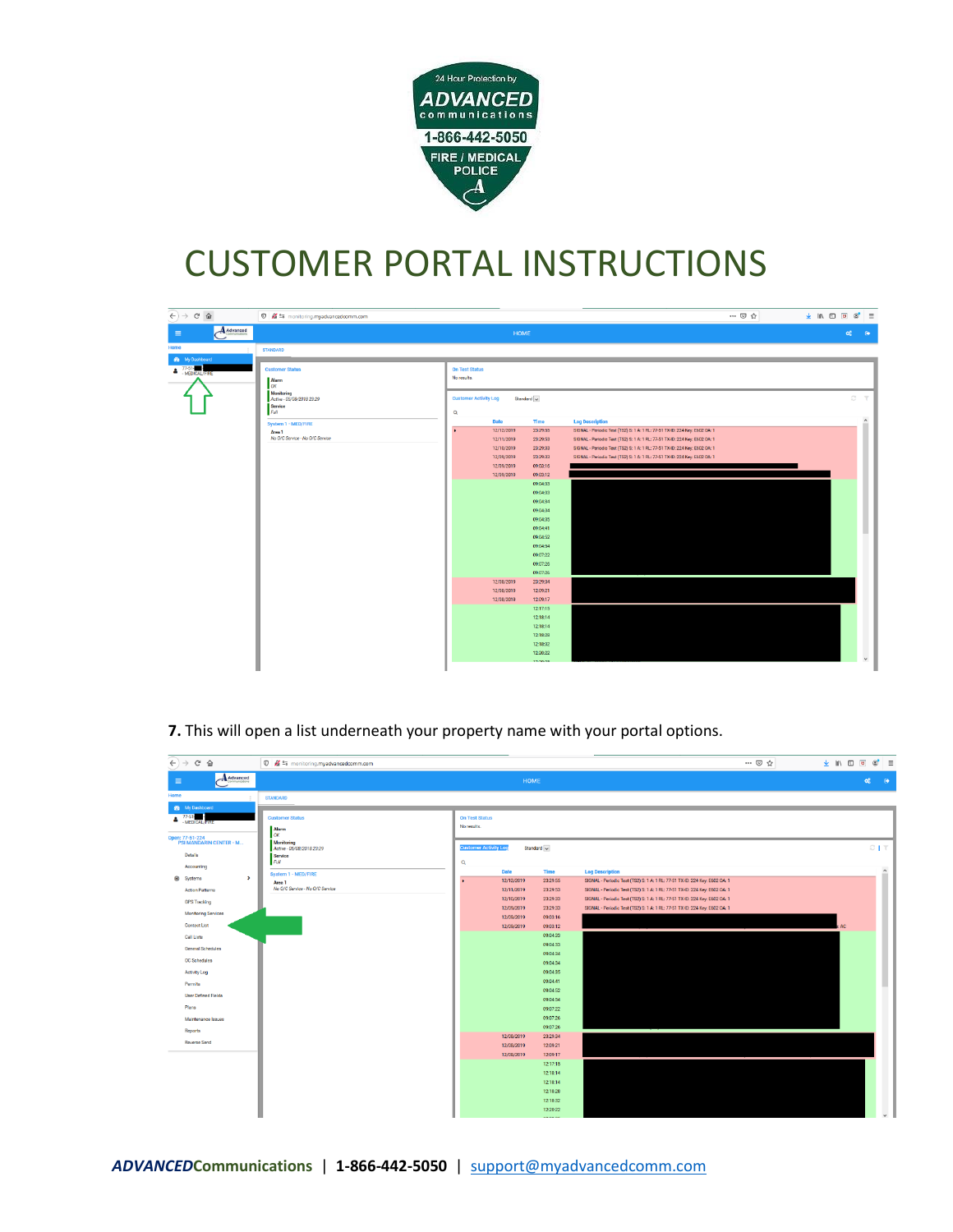

#### **II. VIEWING RESIDENT & EMERGENCY CONTACT INFORMATION**

**NOTE: Our portal is VIEW only. At this time, you can only view the information we have on file. To make data changes, please use the DATA CHANGE FORM on our support webpage.** 

**1.** Click on Contact List

**2.** This will open a panel to the right, which we will call Panel A, that will show your entire contact list. And to the right of Panel A is Panel B will show individual resident information. You can simply click on any of the names in Panel A and their information will populate in Panel B.



**3**. Once you have chosen a contact to VIEW and clicked on their Apt/Name in Panel A, hover in the top righthand corner of Panel B.

**4**. Another window will pop up and this is where you will be able to VIEW the name and phone number of the current resident.

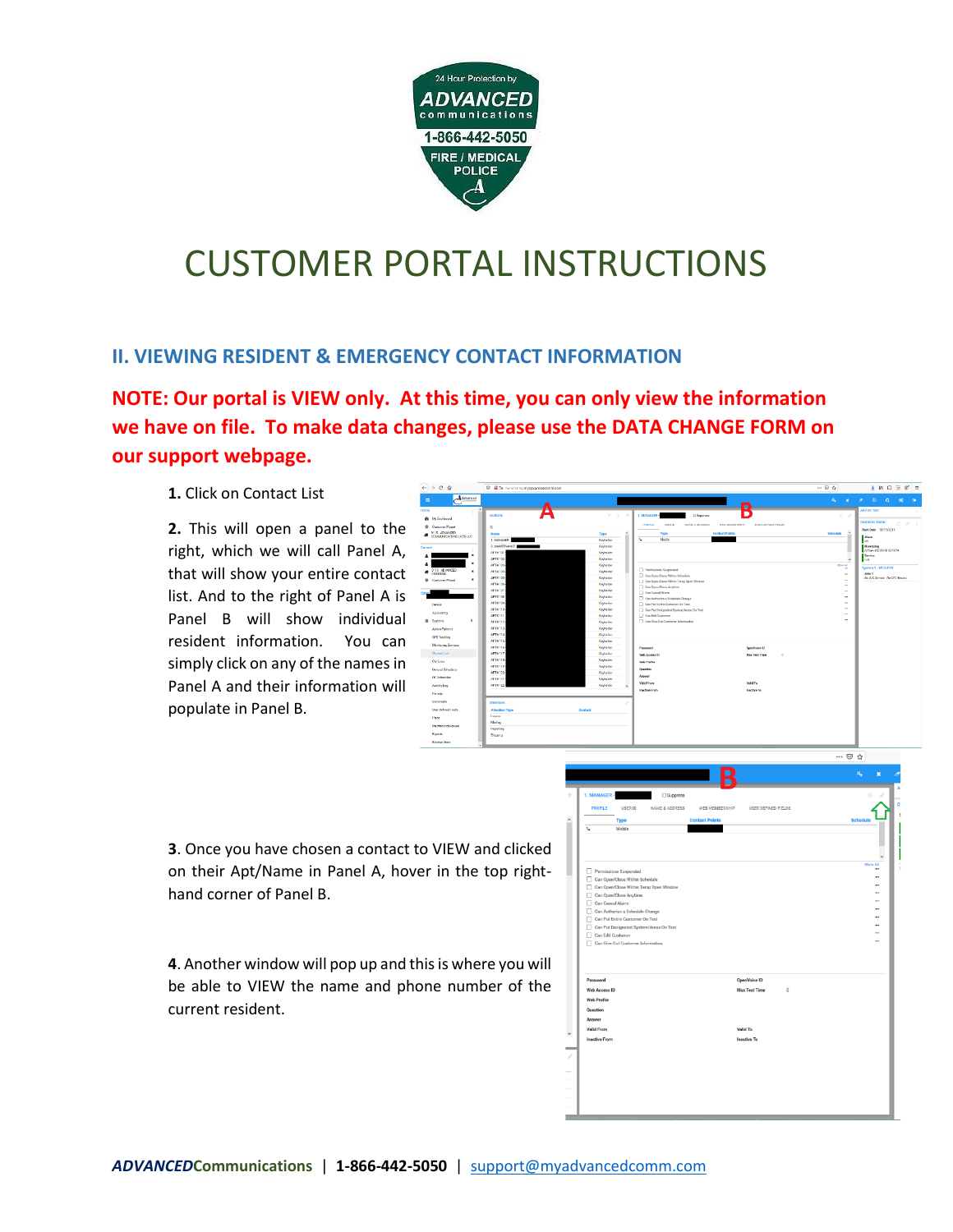

**5.** The pop up will look like the image to the right. The bullets at the top represent the different sections you can VIEW. You will only need to worry about CONTACT POINTS and NAME & ADDRESS.

|           | $\widehat{(-)} \rightarrow C \oplus$ | C & <sup>#</sup> # monitoring.mysdrancedcomm.com                 |                  |                                      |                                       |                               | $\cdots \circledcirc \lozenge$   | $\mathbf{d}'$ =<br>生地田区<br>$^{\circ}$            |
|-----------|--------------------------------------|------------------------------------------------------------------|------------------|--------------------------------------|---------------------------------------|-------------------------------|----------------------------------|--------------------------------------------------|
| $\equiv$  | $A$ <i>Monseed</i>                   |                                                                  |                  |                                      |                                       |                               | $\alpha_{\rm s}$<br>$\mathbf{x}$ | B<br>$\overline{z}$<br>$\alpha$<br>o.            |
| Home      |                                      | Contacts                                                         |                  | $T$ $\circ$ $+$<br>APT# 101 - VACANT | <b>Cl Suppress</b>                    |                               | $\mathbb{R}$<br>- s              | Add On Test                                      |
|           | 6 My Dashboard                       |                                                                  |                  |                                      | Contact Edit - APT# 101 - VACANT      |                               |                                  | ar Status<br>$\mathcal{C}^{\times}$              |
|           | <b>@</b> Customer Wizard             |                                                                  |                  |                                      |                                       |                               |                                  | ste 10/19/2011                                   |
|           | <b>4</b> 0115 ADWANCED               | $rac{1}{10000}$                                                  | ٠<br>conscribers | ٠<br>osnie.                          | ٠<br><b><i>NAME &amp; ADDRESS</i></b> | ٠<br><b>NG MMOSE</b>          | ٠<br>10030070031035              |                                                  |
| Current   |                                      | Access                                                           |                  |                                      | Credentials                           |                               |                                  | sring<br>- 05/08/2010 23:29                      |
| А         |                                      | Permissions Suspended                                            |                  | Shew All                             | Password                              | <b>OpenVoice ID</b>           |                                  |                                                  |
|           | <b>COMMUNITY</b>                     | Can Open/Close Within Schedule                                   |                  | ÷                                    |                                       |                               |                                  |                                                  |
|           | <b>@</b> Customer Wizard             | Can Open/Close Within Term Open Window                           |                  | $\sim$                               |                                       | May Tour Time<br>$\mathbf{0}$ |                                  | $1 - \text{MID}/\text{FIRE}$                     |
|           |                                      | Can Open/Close Anytime<br>Can Cancel Alarm                       |                  | $\sim$                               | Web Access ID                         |                               |                                  | $\frac{1}{\sqrt{2}}$<br>C Senice - No O/C Senice |
|           |                                      | Can Authorize a Schedule Change                                  |                  |                                      | ÷<br><b>Web Rodie</b>                 |                               |                                  |                                                  |
|           |                                      | Can Put Entire Cuntorner On Test                                 |                  | -                                    | None                                  | ٠                             |                                  |                                                  |
|           | Details                              | Can Put Designated System/Areas On Test                          |                  | $\sim$                               |                                       |                               |                                  |                                                  |
|           | Accounting                           | <b>Ed Can Edit Customer</b><br>Can Give Out Customer Information |                  | $\overline{a}$                       |                                       |                               |                                  |                                                  |
| $\bullet$ | Systems                              |                                                                  |                  |                                      |                                       |                               |                                  |                                                  |
|           | <b>Action Petterns</b>               |                                                                  |                  |                                      |                                       |                               |                                  |                                                  |
|           |                                      |                                                                  |                  |                                      |                                       |                               |                                  |                                                  |
|           | GPS Tracking                         |                                                                  |                  |                                      |                                       |                               |                                  |                                                  |
|           | Monitoring Services:                 | Notes                                                            |                  |                                      |                                       |                               |                                  |                                                  |
|           | Contact List                         |                                                                  |                  |                                      |                                       |                               |                                  |                                                  |
|           | Call Lime                            | Question                                                         |                  |                                      | Acoust                                |                               |                                  |                                                  |
|           | <b>Ceneral Schedules</b>             |                                                                  |                  |                                      |                                       |                               |                                  |                                                  |
|           | CC Schodules                         | Availability                                                     |                  |                                      |                                       |                               |                                  |                                                  |
|           | Activity Log                         | Vehicles                                                         |                  |                                      | Valid To<br>۰                         |                               |                                  |                                                  |
|           | Permits:                             |                                                                  |                  |                                      |                                       |                               |                                  |                                                  |
|           | Commerts                             | Inschreifung                                                     |                  |                                      | <b>Institut</b> To<br>٠               |                               |                                  |                                                  |
|           | User Defined Fields                  |                                                                  |                  |                                      |                                       |                               |                                  |                                                  |
|           | Plane:                               |                                                                  |                  |                                      |                                       |                               |                                  |                                                  |
|           | Maintenance Issues                   |                                                                  |                  |                                      |                                       |                               | CANCEL<br>NEXT                   | <b>DONE</b>                                      |
|           | Reports                              |                                                                  |                  |                                      |                                       |                               |                                  |                                                  |
|           |                                      | Reporting                                                        |                  |                                      |                                       |                               |                                  |                                                  |
|           | <b>Reverse Send</b>                  | Shipping                                                         |                  |                                      |                                       |                               |                                  |                                                  |
|           |                                      |                                                                  |                  |                                      |                                       |                               |                                  |                                                  |

**6.** Click DONE when finished reviewing.



**IMPORTANT**: Do not delete or rename the Apartment numbers.

Contac[t support@myadvancedcomm.com](mailto:support@myadvancedcomm.com) if you need to add an apartment to your roster.